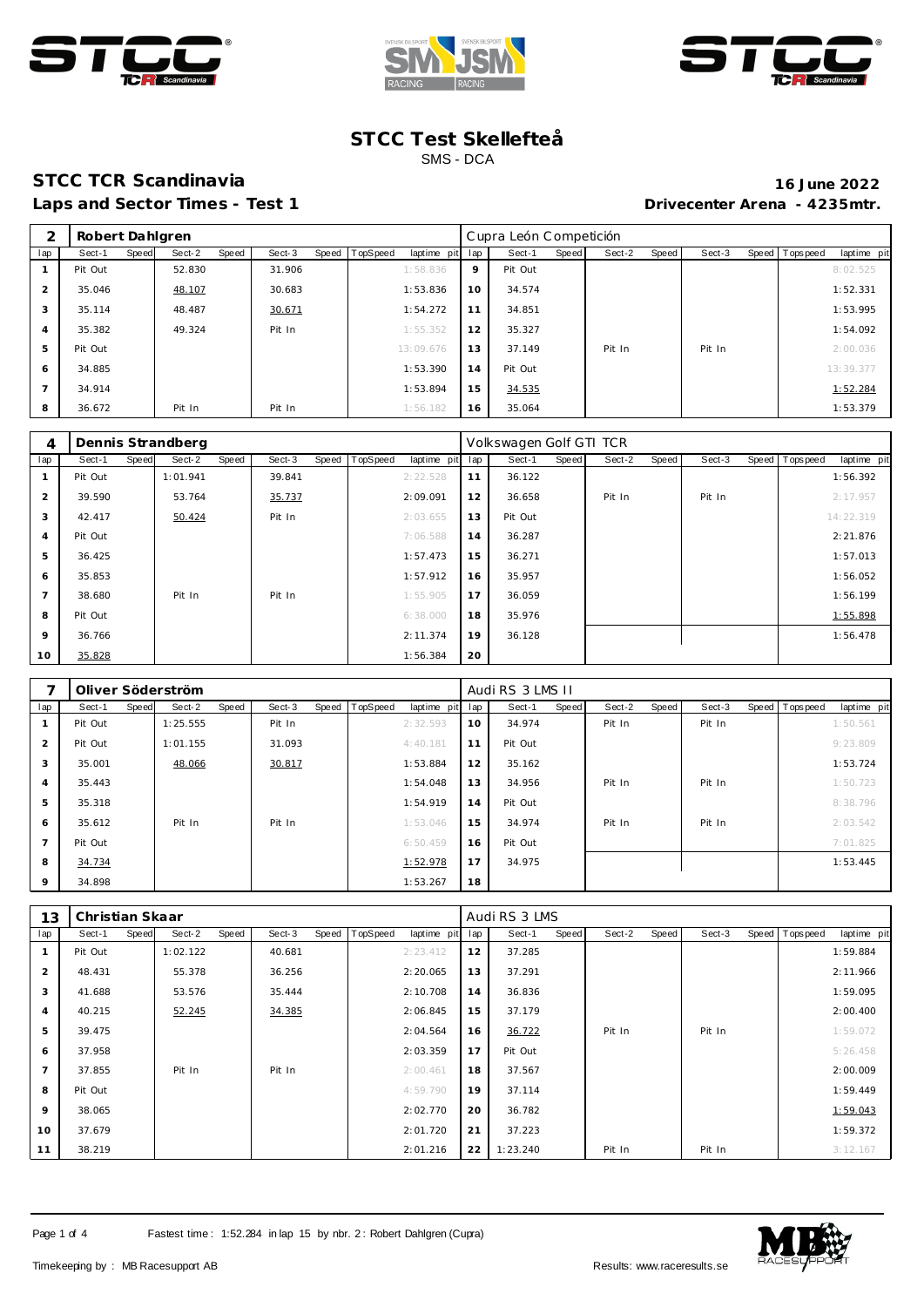





### **STCC TCR Scandinavia 16 June 2022** Laps and Sector Times - Test 1 **Drivecenter Arena - 4235mtr.**

| 16             | Calle Bergman |                 |       |        |       |          |             |     | Audi RS 3 LMS II |       |        |       |        |       |            |             |
|----------------|---------------|-----------------|-------|--------|-------|----------|-------------|-----|------------------|-------|--------|-------|--------|-------|------------|-------------|
| lap            | Sect-1        | Sect-2<br>Speed | Speed | Sect-3 | Speed | TopSpeed | laptime pit | lap | Sect-1           | Speed | Sect-2 | Speed | Sect-3 | Speed | Tops pee d | laptime pit |
|                | Pit Out       | 1:00.536        |       | Pit In |       |          | 2:29.014    | 10  | 35.341           |       |        |       |        |       |            | 1:54.417    |
| $\overline{2}$ | Pit Out       | 54.058          |       | 33.574 |       |          | 4:02.999    | 11  | 35.727           |       | Pit In |       | Pit In |       |            | 1:53.285    |
| 3              | 37.462        | 52.756          |       | 34.608 |       |          | 2:04.826    | 12  | Pit Out          |       |        |       |        |       |            | 8:06.919    |
| $\overline{4}$ | 36.686        |                 |       |        |       |          | 1:58.998    | 13  | 42.988           |       | Pit In |       | Pit In |       |            | 2:07.983    |
| 5              | 35.295        | Pit In          |       | Pit In |       |          | 1:54.989    | 14  | Pit Out          |       |        |       |        |       |            | 5:12.496    |
| 6              | Pit Out       |                 |       |        |       |          | 5:29.049    | 15  | 35.555           |       |        |       |        |       |            | 1:53.881    |
| $\overline{7}$ | 36.125        |                 |       |        |       |          | 1:55.417    | 16  | 35.802           |       |        |       |        |       |            | 1:55.401    |
| 8              | 37.501        |                 |       |        |       |          | 1:57.124    | 17  | 35.866           |       | Pit In |       | Pit In |       |            | 1:56.541    |
| 9              | 35.538        |                 |       |        |       |          | 1:54.569    | 18  |                  |       |        |       |        |       |            |             |

| 19             | Andreas Bäckman |       |          |       |        |       |          |             |     | Audi RS 3 LMS II |       |        |       |        |                  |             |
|----------------|-----------------|-------|----------|-------|--------|-------|----------|-------------|-----|------------------|-------|--------|-------|--------|------------------|-------------|
| lap            | Sect-1          | Speed | Sect-2   | Speed | Sect-3 | Speed | TopSpeed | laptime pit | lap | Sect-1           | Speed | Sect-2 | Speed | Sect-3 | Speed   Topspeed | laptime pit |
|                | Pit Out         |       | 1:19.172 |       | Pit In |       |          | 2:31.974    | 11  | 35.292           |       | Pit In |       | Pit In |                  | 1:52.733    |
| 2              | Pit Out         |       | 1:15.662 |       | 34.841 |       |          | 5:08.532    | 12  | Pit Out          |       |        |       |        |                  | 5:57.597    |
| 3              | 36.194          |       | 49.175   |       | 31.426 |       |          | 1:56.795    | 13  | 35.194           |       | Pit In |       | Pit In |                  | 1:54.034    |
| $\overline{4}$ | 35.950          |       |          |       |        |       |          | 1:55.734    | 14  | Pit Out          |       |        |       |        |                  | 4:44.142    |
| 5              | 35.557          |       |          |       |        |       |          | 1:55.042    | 15  | 35.470           |       |        |       |        |                  | 1:53.908    |
| 6              | 35.680          |       |          |       |        |       |          | 1:55.281    | 16  | 35.168           |       | Pit In |       | Pit In |                  | 1:53.111    |
| $\overline{7}$ | 36.014          |       | Pit In   |       | Pit In |       |          | 1:53.706    | 17  | Pit Out          |       |        |       |        |                  | 10:28.160   |
| 8              | Pit Out         |       |          |       |        |       |          | 5:38.798    | 18  | 35.015           |       |        |       |        |                  | 1:53.364    |
| 9              | 34.927          |       |          |       |        |       |          | 1:53.041    | 19  | 35.063           |       |        |       |        |                  | 1:53.385    |
| 10             | 35.213          |       |          |       |        |       |          | 1:53.907    | 20  | 35.406           |       |        |       |        |                  | 1:53.692    |

| 20  | Mattias Andersson |       |        |       |        |       |                 |             |         | Lynk Co 03 TCR |       |        |       |        |                |             |
|-----|-------------------|-------|--------|-------|--------|-------|-----------------|-------------|---------|----------------|-------|--------|-------|--------|----------------|-------------|
| lap | Sect-1            | Speed | Sect-2 | Speed | Sect-3 | Speed | <b>TopSpeed</b> | laptime pit | lap     | Sect-1         | Speed | Sect-2 | Speed | Sect-3 | Speed Topspeed | laptime pit |
|     | Pit Out           |       | 55.635 |       | 33.770 |       |                 | 2:06.018    | O       | 35.619         |       |        |       |        |                | 1:55.358    |
|     | 36.878            |       | 49.712 |       | Pit In |       |                 | 1:55.399    |         | 35.960         |       | Pit In |       | Pit In |                | 1:59.456    |
|     | Pit Out           |       | 49.618 |       | 31.919 |       |                 | 4:43.929    | 8       | Pit Out        |       |        |       |        |                | 10:12.030   |
|     | 35.391            |       |        |       |        |       |                 | 1:54.757    | $\circ$ | 39.639         |       | Pit In |       | Pit In |                | 2:25.089    |
|     | 35.546            |       |        |       |        |       |                 | 1:55.128    | 10      | Pit Out        |       | Pit In |       | Pit In |                | 9:18.250    |

| 23             | Didrik Esbjug |       |        |       |        |                |             |     | Honda Civic Type R TCR |       |        |       |        |                |             |
|----------------|---------------|-------|--------|-------|--------|----------------|-------------|-----|------------------------|-------|--------|-------|--------|----------------|-------------|
| lap            | Sect-1        | Speed | Sect-2 | Speed | Sect-3 | Speed TopSpeed | laptime pit | lap | Sect-1                 | Speed | Sect-2 | Speed | Sect-3 | Speed Topspeed | laptime pit |
|                | 41.533        |       |        |       |        |                | 2:11.045    | 10  | 38.484                 |       | Pit In |       | Pit In |                | 1:59.764    |
| $\overline{2}$ | 37.693        |       |        |       |        |                | 2:02.563    | 11  |                        |       |        |       |        |                | 14:29.000   |
| 3              | 36.812        |       |        |       |        |                | 2:00.504    | 12  | 36.971                 |       |        |       |        |                | 1:59.024    |
| $\overline{4}$ | 36.654        |       | Pit In |       | Pit In |                | 2:00.375    | 13  | 35.904                 |       |        |       |        |                | 2:00.877    |
| 5              |               |       |        |       |        |                | 5:39.190    | 14  | 36.803                 |       |        |       |        |                | 1:58.789    |
| 6              | 36.979        |       |        |       |        |                | 1:59.602    | 15  | 37.049                 |       |        |       |        |                | 2:00.315    |
| $\overline{7}$ | 36.902        |       |        |       |        |                | 2:00.345    | 16  | 36.585                 |       |        |       |        |                | 1:59.019    |
| 8              | 37.136        |       |        |       |        |                | 1:59.852    | 17  | 36.896                 |       |        |       |        |                | 2:01.059    |
| 9              | 37.183        |       |        |       |        |                | 2:00.333    | 18  | 37.627                 |       | Pit In |       | Pit In |                | 2:00.219    |

| 24  | Marius Solberg Hansen |       |        |       |        |                |             |     | Volkswagen Golf GTI TCR |       |        |       |        |       |           |             |
|-----|-----------------------|-------|--------|-------|--------|----------------|-------------|-----|-------------------------|-------|--------|-------|--------|-------|-----------|-------------|
| lap | Sect-1                | Speed | Sect-2 | Speed | Sect-3 | Speed TopSpeed | laptime pit | lap | Sect-1                  | Speed | Sect-2 | Speed | Sect-3 | Speed | Tops peed | laptime pit |
|     | Pit Out               |       | 56.813 |       | 33.926 |                | 2:09.408    | 12  | 35.822                  |       | Pit In |       | Pit In |       |           | 1:56.244    |
|     | 36.577                |       | 50.466 |       | 33.266 |                | 2:00.309    | 13  | Pit Out                 |       |        |       |        |       |           | 9:58.378    |
| 3   | 35.575                |       | 49.281 |       | 31.308 |                | 1:56.164    | 14  | 36.845                  |       |        |       |        |       |           | 2:04.028    |
| 4   | 37.252                |       | 51.858 |       | Pit In |                | 2:03.235    | 15  | 35.450                  |       |        |       |        |       |           | 1:55.145    |
| 5   | Pit Out               |       |        |       |        |                | 4:56.831    | 16  | 38.242                  |       |        |       |        |       |           | 2:00.057    |

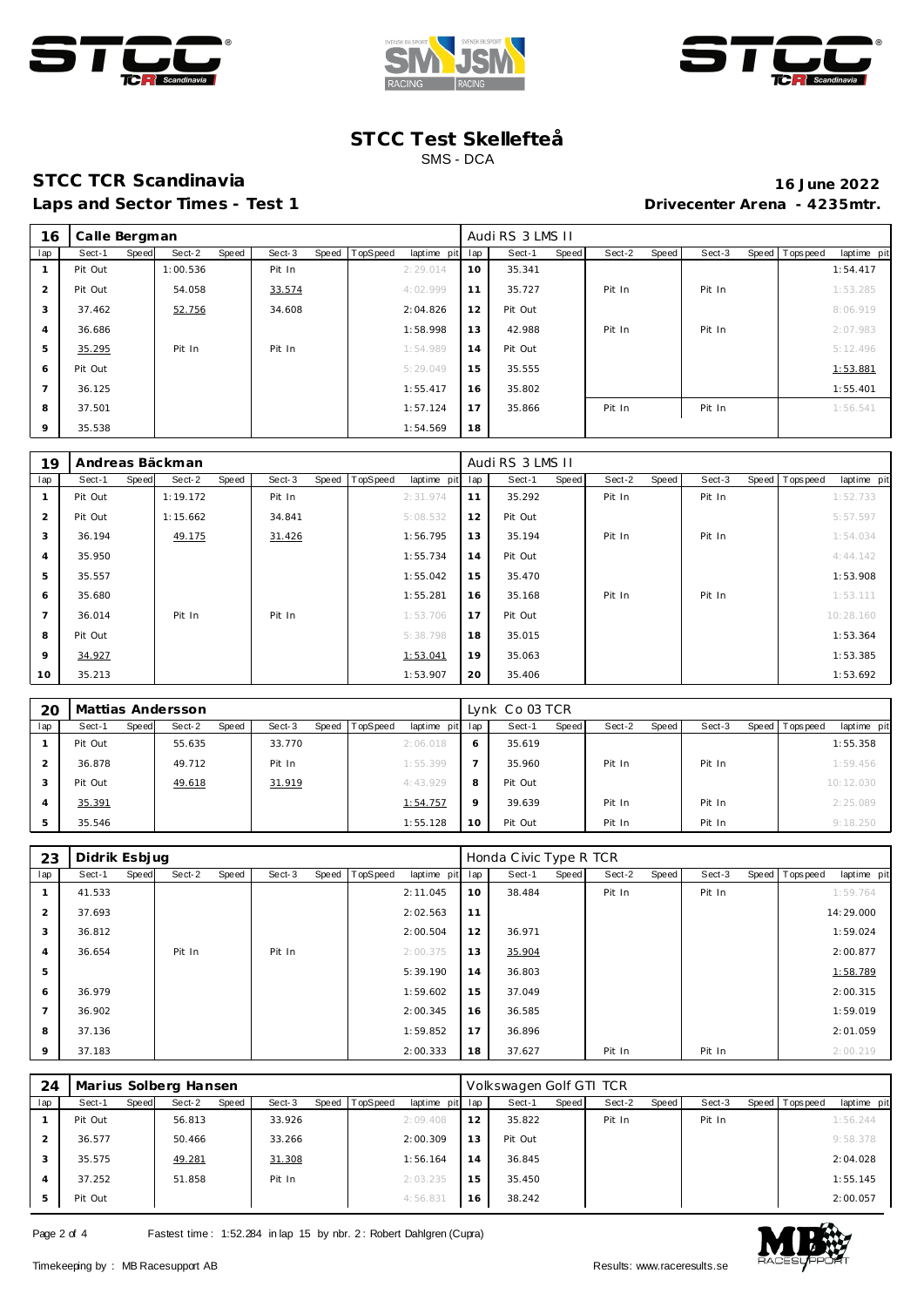





### **STCC TCR Scandinavia 16 June 2022**

## Laps and Sector Times - Test 1 **Drivecenter Arena - 4235mtr.**

| O        | 35.879 |  | 1:56.881 | 17 | 36.036 |        |        | 1:58.097 |
|----------|--------|--|----------|----|--------|--------|--------|----------|
|          | 35.560 |  | 1:55.397 | 18 | 35.846 |        |        | 1:55.786 |
| 8        | 35.402 |  | 1:55.090 | 19 | 35.507 |        |        | 1:55.114 |
| $\Omega$ | 36.818 |  | 1:58.379 | 20 | 35.576 |        |        | 1:55.550 |
| 10       | 35.462 |  | 1:55.361 | 21 | 36.131 | Pit In | Pit In | 1:58.403 |
| $\sim$   | 35.883 |  | 1:56.189 | 22 |        |        |        |          |

| 33             | Rasmus Hedberg |       |        |       |        |       |          |             |     | Cupra TCR |       |        |       |        |                |             |
|----------------|----------------|-------|--------|-------|--------|-------|----------|-------------|-----|-----------|-------|--------|-------|--------|----------------|-------------|
| lap            | Sect-1         | Speed | Sect-2 | Speed | Sect-3 | Speed | TopSpeed | laptime pit | lap | Sect-1    | Speed | Sect-2 | Speed | Sect-3 | Speed Topspeed | laptime pit |
|                | 38.931         |       |        |       |        |       |          | 2:06.679    | 10  | 36.327    |       | Pit In |       | Pit In |                | 2:05.274    |
| $\overline{2}$ | 37.061         |       |        |       |        |       |          | 2:01.015    | 11  |           |       |        |       |        |                | 15:43.314   |
| 3              | 36.990         |       | 50.242 |       | 33.052 |       |          | 2:00.284    | 12  | 36.245    |       |        |       |        |                | 1:56.912    |
| $\overline{4}$ | 36.403         |       |        |       |        |       |          | 2:01.698    | 13  | 35.816    |       |        |       |        |                | 1:56.747    |
| 5              | 36.759         |       |        |       |        |       |          | 2:16.816    | 14  | 35.936    |       |        |       |        |                | 1:56.875    |
| 6              | 37.029         |       |        |       |        |       |          | 1:59.955    | 15  | 39.068    |       | Pit In |       | Pit In |                | 1:58.695    |
| $\overline{7}$ | 36.473         |       | Pit In |       | Pit In |       |          | 2:00.308    | 16  |           |       |        |       |        |                | 5:12.715    |
| 8              |                |       |        |       |        |       |          | 7:20.531    | 17  | 37.167    |       | Pit In |       | Pit In |                | 2:13.834    |
| 9              | 38.308         |       |        |       |        |       |          | 1:59.914    | 18  |           |       |        |       |        |                |             |

| 55              | Axel Bengtsson |       |        |       |        |       |          |             |     | Cupra León Competición |       |        |       |        |       |           |             |
|-----------------|----------------|-------|--------|-------|--------|-------|----------|-------------|-----|------------------------|-------|--------|-------|--------|-------|-----------|-------------|
| lap             | Sect-1         | Speed | Sect-2 | Speed | Sect-3 | Speed | TopSpeed | laptime pit | lap | Sect-1                 | Speed | Sect-2 | Speed | Sect-3 | Speed | Tops peed | laptime pit |
| $\mathbf{1}$    | Pit Out        |       | 51.470 |       | 31.376 |       |          | 1:57.482    | 12  | 35.502                 |       |        |       |        |       |           | 1:53.817    |
| $\overline{2}$  | 36.260         |       | 49.074 |       | 31.255 |       |          | 1:56.589    | 13  | 40.030                 |       |        |       |        |       |           | 2:06.645    |
| 3               | 35.964         |       | 49.481 |       | Pit In |       |          | 1:54.410    | 14  | 36.282                 |       | Pit In |       | Pit In |       |           | 1:55.858    |
| $\overline{4}$  | Pit Out        |       |        |       |        |       |          | 7:26.272    | 15  | Pit Out                |       |        |       |        |       |           | 9:04.402    |
| 5               | 35.104         |       |        |       |        |       |          | 1:54.438    | 16  | 35.416                 |       |        |       |        |       |           | 1:54.333    |
| 6               | 35.292         |       |        |       |        |       |          | 1:54.632    | 17  | 35.657                 |       |        |       |        |       |           | 1:54.940    |
| $\overline{7}$  | 35.281         |       |        |       |        |       |          | 1:55.179    | 18  | 36.074                 |       |        |       |        |       |           | 1:55.715    |
| 8               | 35.436         |       |        |       |        |       |          | 1:55.277    | 19  | 35.814                 |       |        |       |        |       |           | 1:55.424    |
| 9               | 35.822         |       |        |       |        |       |          | 1:55.554    | 20  | 35.859                 |       |        |       |        |       |           | 1:55.367    |
| 10 <sup>°</sup> | 35.639         |       | Pit In |       | Pit In |       |          | 1:56.690    | 21  | 35.700                 |       |        |       |        |       |           | 1:55.281    |
| 11              | Pit Out        |       |        |       |        |       |          | 8:09.499    | 22  | 36.276                 |       |        |       |        |       |           | 1:55.696    |

| 69             | Hugo Nerman |       |        |       |        |       |          |             |     | Audi RS 3 LMS II |       |        |       |        |       |           |             |  |
|----------------|-------------|-------|--------|-------|--------|-------|----------|-------------|-----|------------------|-------|--------|-------|--------|-------|-----------|-------------|--|
| lap            | Sect-1      | Speed | Sect-2 | Speed | Sect-3 | Speed | TopSpeed | laptime pit | lap | Sect-1           | Speed | Sect-2 | Speed | Sect-3 | Speed | Tops peed | laptime pit |  |
|                | 35.371      |       | 49.116 |       | 31.107 |       |          | 1:55.594    | 10  |                  |       |        |       |        |       |           | 7:06.572    |  |
| $\overline{2}$ | 35.203      |       | 48.950 |       | 30.891 |       |          | 1:55.044    | 11  | 35.174           |       |        |       |        |       |           | 1:54.174    |  |
| 3              | 35.975      |       | 49.138 |       | 30.972 |       |          | 1:56.085    | 12  | 35.615           |       | Pit In |       | Pit In |       |           | 2:07.026    |  |
| $\overline{4}$ | 35.575      |       |        |       |        |       |          | 1:55.671    | 13  |                  |       |        |       |        |       |           | 8:30.341    |  |
| 5              | 35.522      |       |        |       |        |       |          | 1:55.266    | 14  | 35.084           |       |        |       |        |       |           | 1:53.745    |  |
| 6              | 35.631      |       | Pit In |       | Pit In |       |          | 1:57.628    | 15  | 35.310           |       |        |       |        |       |           | 1:54.309    |  |
| $\overline{7}$ |             |       |        |       |        |       |          | 5:58.446    | 16  | 38.481           |       | Pit In |       | Pit In |       |           | 2:09.815    |  |
| 8              | 34.847      |       |        |       |        |       |          | 1:53.462    | 17  |                  |       |        |       |        |       |           | 7:39.079    |  |
| 9              | 35.550      |       | Pit In |       | Pit In |       |          | 1:55.170    | 18  | 35.217           |       |        |       |        |       |           | 1:56.422    |  |

| 70  | sac Aronsson    |                 |        | Audi RS 3 LMS II |                 |         |         |       |        |       |        |  |                 |             |
|-----|-----------------|-----------------|--------|------------------|-----------------|---------|---------|-------|--------|-------|--------|--|-----------------|-------------|
| lap | Sect-1<br>Speed | Sect-2<br>Speed | Sect-3 | Speed TopSpeed   | laptime pit lap |         | Sect-1  | Speed | Sect-2 | Speed | Sect-3 |  | Speed Tops peed | laptime pit |
|     | Pit Out         | 59.807          | 33.990 | 2:10.079         |                 | $\circ$ | 35.683  |       |        |       |        |  |                 | 1:55.360    |
|     | 40.325          | 53.111          | Pit In | 2:04.121         |                 | 10      | 35.827  |       |        |       |        |  |                 | 1:55.153    |
|     | Pit Out         | 53.863          | 31.883 | 3:54.487         |                 |         | 35.944  |       | Pit In |       | Pit In |  |                 | 1:51.794    |
|     | 35.935          |                 |        | 1:55.395         |                 |         | Pit Out |       |        |       |        |  |                 | 9:26.386    |